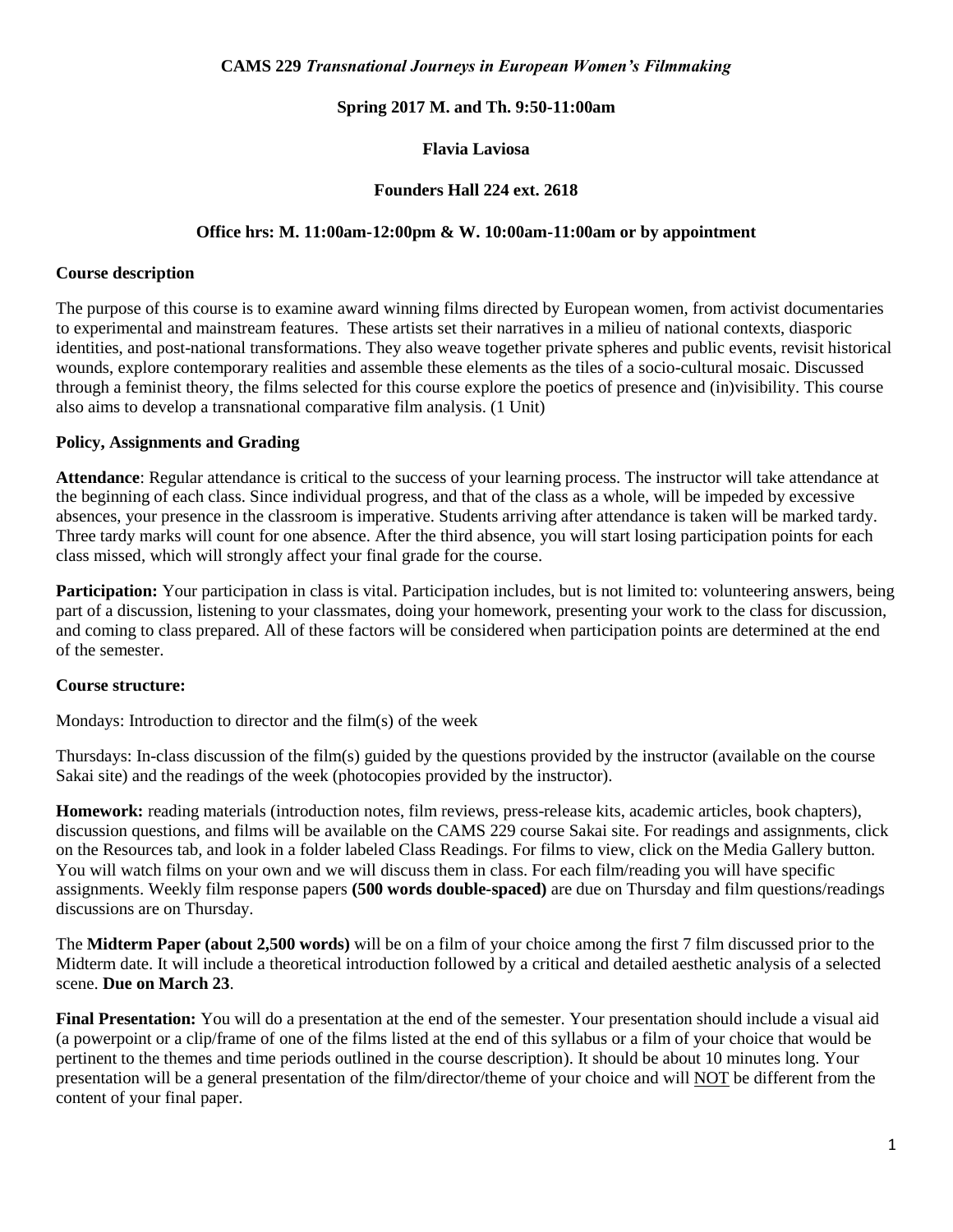The **Final Paper (about 2,500 words**) will be a thorough cinematographic and thematic analysis of the film of your choice. **Due on May 7**.

**Final Grades** will be calculated as follows:

| Attendance, participation                         | 25%            |
|---------------------------------------------------|----------------|
| Weekly discussion questions/film response papers: | 30%            |
| Midterm and final papers:                         | 30% (15% each) |
| Final oral presentation:                          | 15%            |

# **Week I: 26 January - Introduction to the course**

Editing, Mise-en-scène, Elements of Narrative, Cinematography, Sound

## **Week II: 30 January - 2 February - Italy I**

Film: *Viola di mare/Purple Sea* (2009), Donatella Maiorca

Readings: Introduction notes on the director and the film; Film reviews

Karagoz, Claudia. 'Assumed Identities: Transgression and Desire in Donatella Maiorca's Cinema'. *Journal of Italian Cinema and Media Studies*, 1:1, 2013, pp. 39-53.

Written assignments: Discussion questions and response paper on *Purple Sea*

### **Week III: 6 - 9 February - Spain I**

Film: *Te doy mis ojos*/*Take my Eyes* (2003), Iciar Bollain

Readings: Introduction notes on the director and the film; Film reviews

Cantero, Mónica. 'Visions and Voices of the Self in *Take My Eyes*'*.* In *Visions of Struggle: Women's Filmmaking in the Mediterranean*. (Ed.) F. Laviosa. Palgrave Macmillan, 2010, pp. 45-60.

Santaolla, Isabel. '*Te doy mis ojos* (2003, Spain) eyes wide open'. in *The Cinema of Iciar Bollain*, Manchester University Press, 2012, pp. 139-170.

Written assignments: Discussion questions and response paper on *Take my Eyes*

### **Week IV: 13 - 16 February – United Kingdom**

Film: *Ginger & Rosa* (2012), Sally Potter

Readings: Introduction notes on the director and the film;

Murray, Jonathan. '*Ginger & Rosa*', *CINEASTE*, Summer 2013 p. 43.

Written assignments: Discussion questions and response paper on *Ginger & Rosa*

**Week V: 20 February Presidents Day – No class**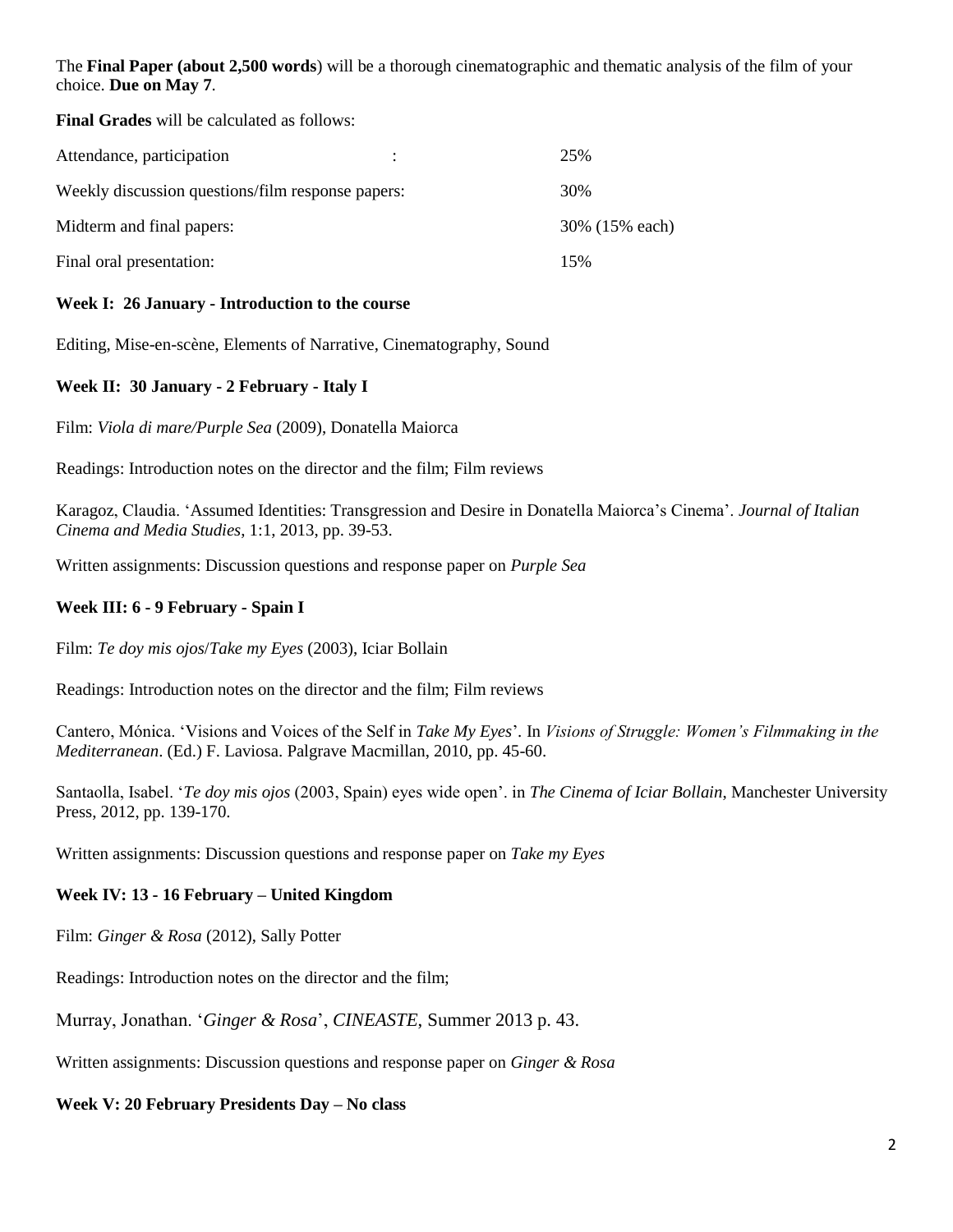# **21 (Tuesday) - 23 February - Germany**

Film: *Toni Erdmann* (2016), Maren Ade

Readings: Introduction notes on the director and the film; Film reviews

Written assignments: Discussion questions and response paper on *Toni Erdmann*

## **Week VI: 27 February - 2 March – Italy II**

Film: *Don't Tell/The Beast in the Heart/La bestia nel cuore* (2005), Cristina Comencini

Readings: Introduction notes on the director and the film; Film reviews

Laviosa, Flavia. 'Cristina Comencini, Novelist and Filmmaker: From *La bestia nel cuore* to *Don't Tell*'. In *Watching Pages, Reading Pictures: Cinema and Modern Literature in Italy*. Daniela De Pau and Georgina Torello (Eds.) Cambridge Scholars Press, Cambridge, 2008, pp. 128-145.

Written assignments: discussion questions and response paper on *Don't Tell*

#### **Week VII: 6 - 9 March - Turkey**

Films: *Bulutlari Beklerken/Waiting for the Clouds* (2003), Yeşim Ustaoğlu

*Sirtlarindaki Hayat*/*Life on Their Shoulders* (documentary, 2004), Yeşim Ustaoğlu

Readings: Introduction notes on the director and the film; Film reviews; and Press kit

Öztürk, S. Ruken. 'Hard to Bear: Women's Burdens in the Cinema of Yeşim Ustaoğlu'. In *Visions of Struggle: Women's Filmmaking in the Mediterranean*. (Ed.) F. Laviosa. Palgrave Macmillan, 2010, pp. 149-164.

Written assignments: Discussion questions on *Waiting for the Clouds*; response paper on *Life on Their Shoulders*

### **Week VIII: 13 - 16 March - Austria**

Film: *When We Leave/ Die Fremde* (The foreign) (2010), Feo Aladag

Pratt Ewing, Katherine. 'From German Bust Stop to Academy Award Nomination. The Honor Killing as Simulacrum'. In *Gender, Violence and Human Security: Critical Feminist Perspectives*. (Eds.) Aili Mari Tripp, Myra Marx Ferree, and Christina Ewig. NYU Press, 2014, pp. 163-188.

Böcking, Cordula. 'Beyond Binary Identity Politics? Ethnic, Cultural and Gendered Othering in Feo Aladağ's *Die Fremde*'. *Studies in European Cinema* 11:3, 2014, pp. 212–22.

Berghahn, Daniela. 'When We Leave – But Fail to Leave the Traditions of the Homeland Behind …' in Chap. 'Gender, Generation and the Production of Locality'. In *Far-flung Families in Film: The Diasporic Family in Contemporary European Cinema.* Edinburgh University Press, 2013, pp. 129-134.

Film: *Two Sides of the Moon* (documentary, 2010), David Gould

Laviosa, Flavia. Review of *Two Sides of the Moon*, 2011.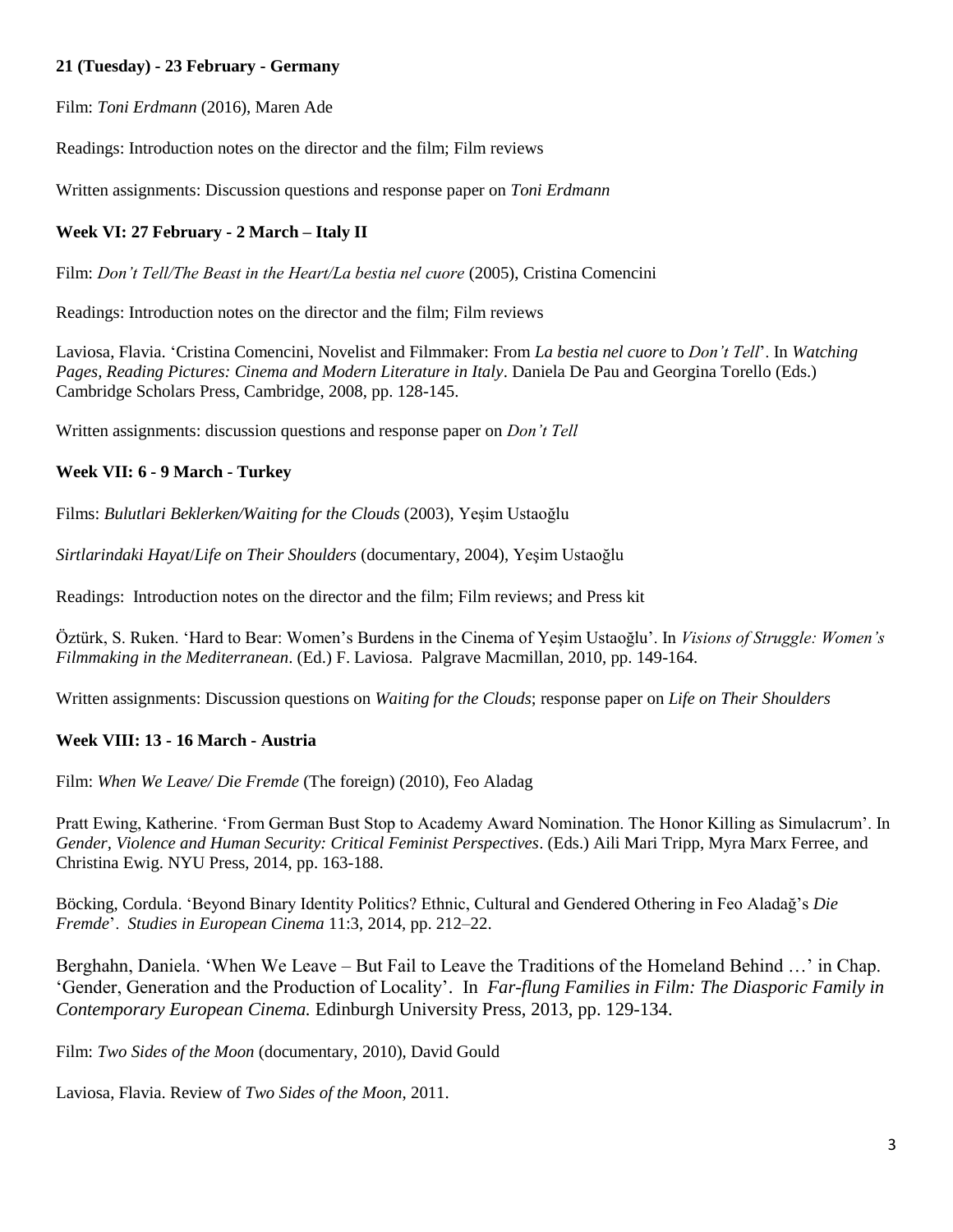Readings: Introduction notes on the directors and the films; Film reviews

Written assignments: Discussion questions on *When We Leave*; response paper on *Two Sides of the Moon*

### **Week IX: 20 - 23 March – Spain II**

Film: *El olivo/The Olive Tree* (2015), Iciar Bollain

Readings: Introduction notes on the director and the film; Film reviews

Written assignments: Discussion questions and response paper on *The Olive Tree*

### **Midterm paper due 23 March**

#### **Week X: 27 - 31 March Spring break**

#### **Week XI: 3 - 6 April - Poland I**

Film: *Cialo/Body* (2015), Malgorzata Szumowska

Readings: Introduction notes on the director and the film; Film reviews

Written assignments: Discussion questions and response paper on *Body*

#### **Week XII: 10-13 April - Poland II**

Film: *Burning Bush* [\(Czech:](http://en.wikipedia.org/wiki/Czech_language) *Hořící keř*) (2013), Parts I, II, III, Agnieszka Holland

Selected youtube interviews and TV programs

Readings: Introduction notes on the director and the film; Film reviews

Written assignments: Discussion questions and response paper on *Burning Bush*

#### **17 April Patriots' Day – No class**

### **Week XIII: 20 April – France**

Film: *Abus de Faiblesse/Abuse of Weakness* (2013), Catherine Breillat Selected youtube interviews and TV programs Readings: Introduction notes on the director and the film; Film reviews

Written assignments: Discussion questions and response paper on *Abuse of Weakness*

### **Week XIV: 24-27 April - Italy III**

Film: *Vergine giurata/Sworn Virgin* (2015) Laura Bispuri

Readings: Introduction notes on the director and the film; Film reviews